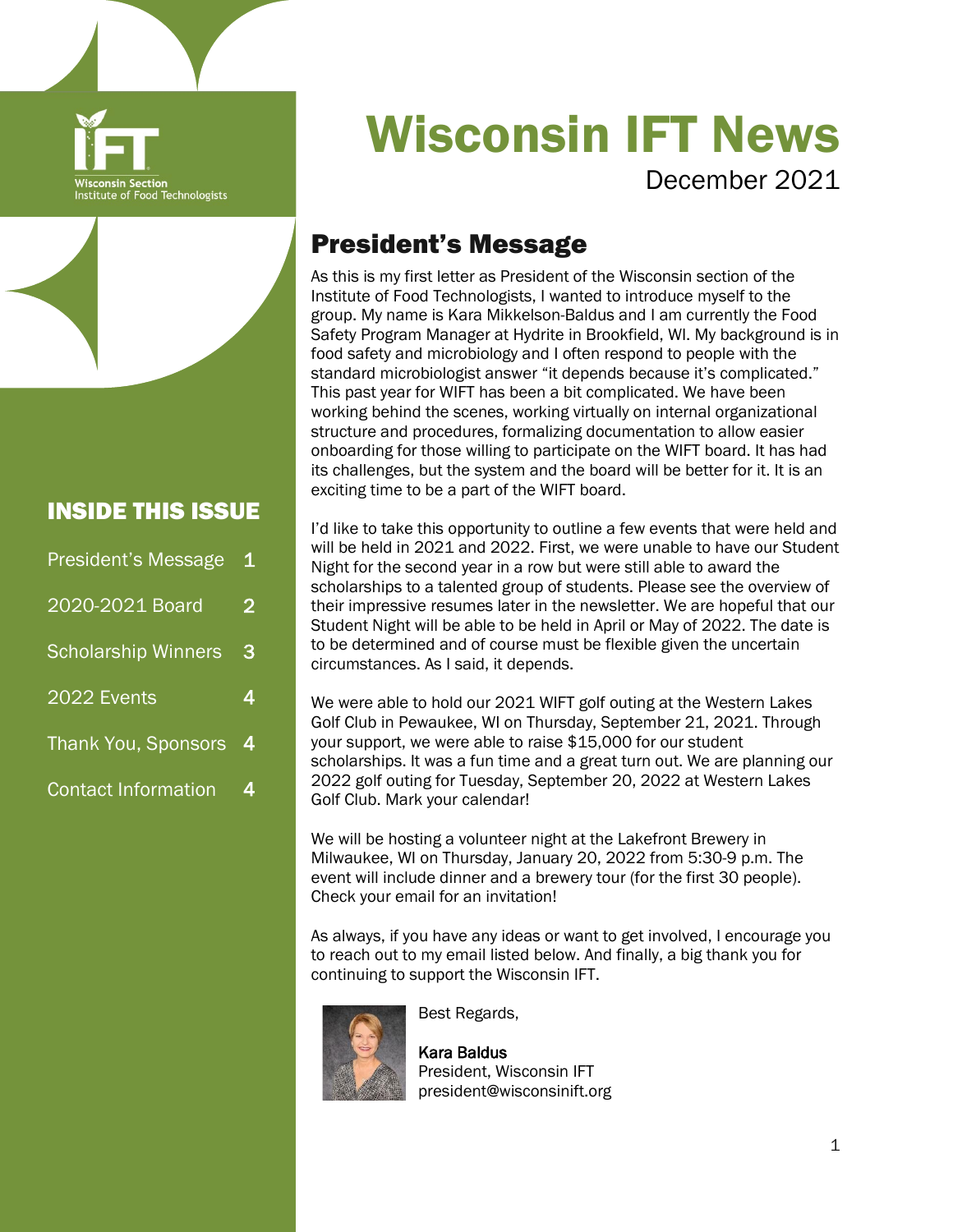

### 2021-2022 WIFT Board



 Kara Mikkelson-Baldus President Hydrite



 Jake Parr Past President Food Safety Net Services



 Skyler Kontio **Treasurer** Kelly Supply



 Sean McCormack **Secretary** JCB Flavors



 Laura Williams Director-at-Large First Choice Ingredients



 Caitlin Donohue Director-at-Large Deerland Probiotics & Enzymes

#### Welcome New Board Members



 Brad Day Director-at-Large Food Safety Net Services



 Mat Bartkowiak Director-at-Large Nelson-Jameson, Inc.



 Ligia da Cunha Moreira, Ph.D. Student Representative University of Wisconsin-Madison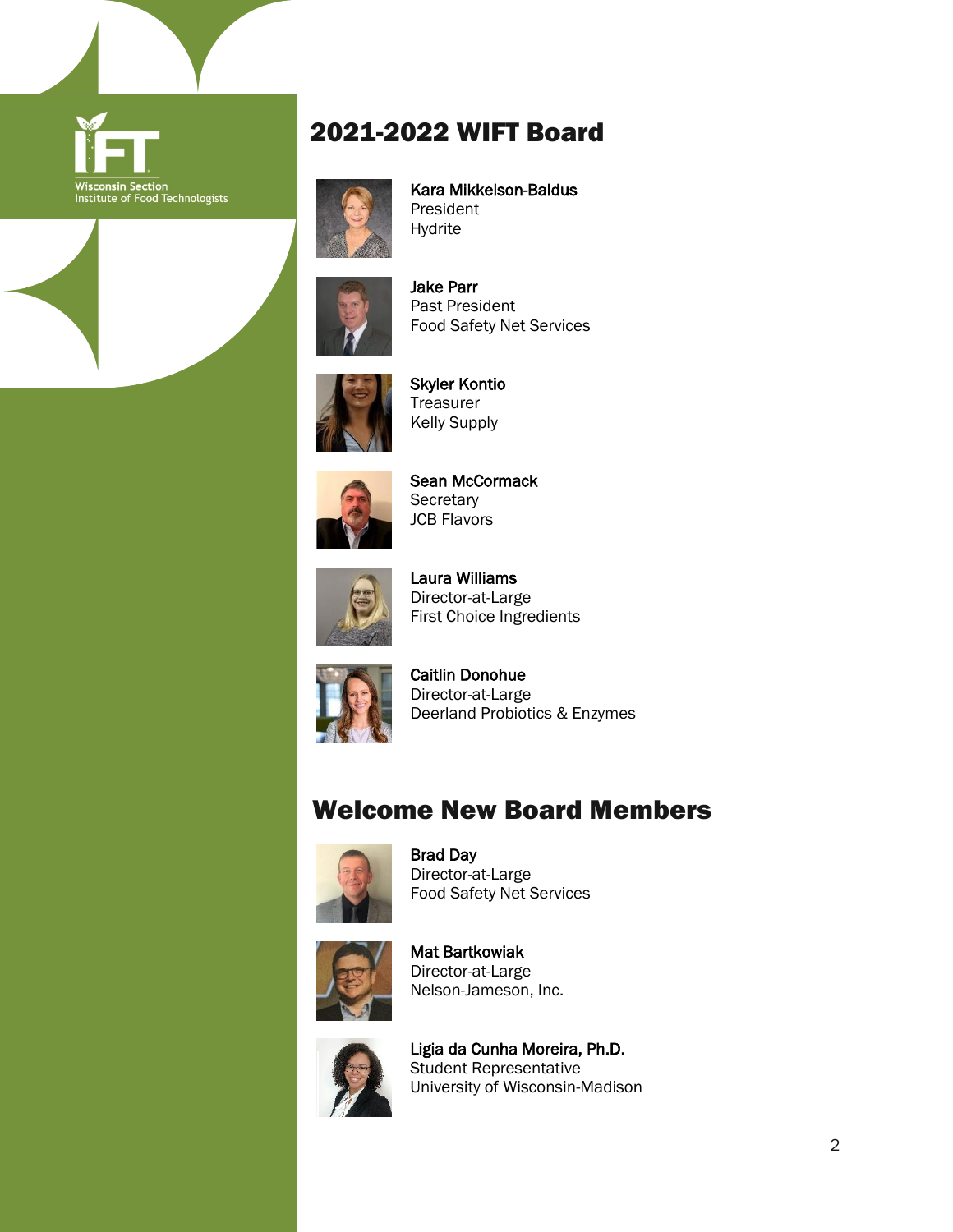

## 2021 WIFT Scholarship Winners

Each year WIFT host Student Night to award and support Wisconsinbased student in food science and related fields. While we weren't able to host Student Night this year, we're thrilled for the opportunity to continue supporting our hard-working students through the scholarship program. Please congratulate our WIFT 2021 scholarship winners.



 Mallory Brask Graduate Student University of Wisconsin - Stout



 Sam VanWees PhD Student University of Wisconsin - Madison



 Zoe Sullivan Atkins Undergraduate Student University of Wisconsin - Madison



 Myder Yang Graduate Student University of Wisconsin - Stout

 Cameron Wicks Undergraduate Student University of Wisconsin - Madison

# Upcoming Events 2022

As we look ahead to 2022, we're looking to safely plan industry events to network with industry colleagues, expand our food technology knowledge and raise money to support WIFT scholarships. Below are the events we have planned so far. To stay up to date on additional event details, follow our social channels and emails for further communication.



Lakefront Brewery Volunteer Event Thursday, January 20, 2022 5:30 - 9:00 pm Register here: [eventbrite.com/e/wift](https://www.eventbrite.com/e/wift-volunteer-networking-event-and-dinner-tickets-224375161147)[volunteer-networking-event-and-dinner](https://www.eventbrite.com/e/wift-volunteer-networking-event-and-dinner-tickets-224375161147)[tickets-224375161147](https://www.eventbrite.com/e/wift-volunteer-networking-event-and-dinner-tickets-224375161147)



WIFT Annual Golf Outing Tuesday, September 20, 2022 Western Lakes Golf Club westernlakes.com